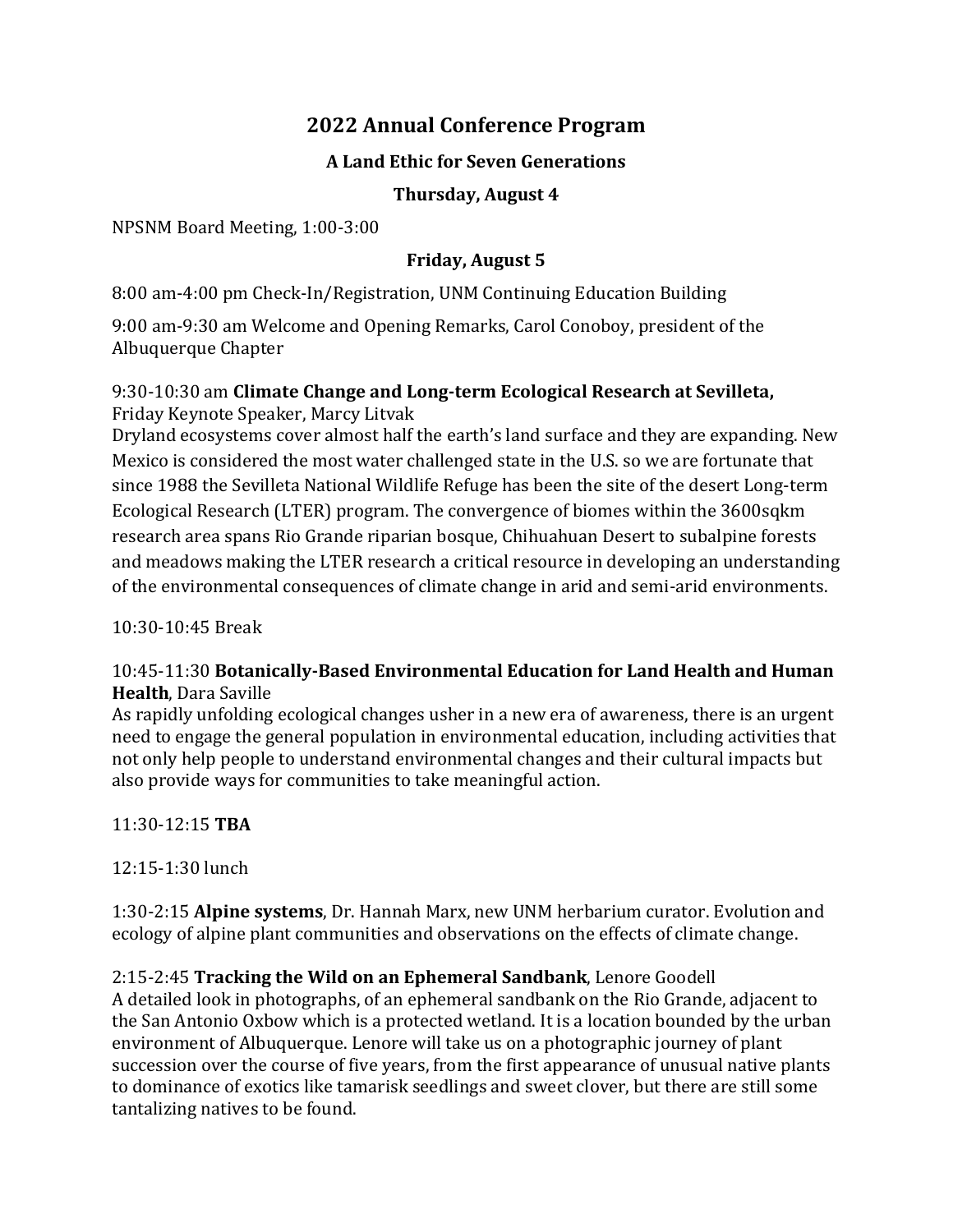### 2:45-3:00 Break

3:00-3:20 **Nature's Internet: How Trees Talk to Each Other in a Healthy Forest**, Suzanne Simard Ted Talk video

### 3:20-4:20 **Student Poster Presentations**

5:00-7:00 **Reception** at Carol and John Conoboy's house. 203 El Camino Verde, Corrales Dinner on your own

# **Saturday, August 6**

Field trip selections are based on locations of natural or scenic interest, length, and difficulty. Stated lengths of trails are round-trip. NOTE: Some trips may be substituted with a similar or alternative destination. Field trips or workshops marked with an asterisk (\*) indicate a companion workshop or field trip related to a presentation.

Saturday field trips, leaving from UNM Continuing Education at 8:00 am, return by noon unless indicated otherwise. Car-pooling is encouraged. Special requirements are noted for specific destinations. TH = trailhead.

FT1 Carlito Springs Open Space, Tijeras - Easy/Moderate, ca. 3 miles: Carlito Springs is a historical resort with newly renovated buildings and a spring-fed garden area. The field trip will be a circuit route, climbing moderately from the parking lot on a wooded trail along a creek bed. The well-maintained return trail will circle down a sunnier hillside.

FT2 Milne Open Space, Cedar Crest - Easy, ca. 2 miles: a lower elevation field trip on the east side of the Sandia Mountains; examining an open field, a narrow ravine, a meadow, and a lightly wooded forest trail.

FT3 Petroglyph National Monument - Mesa Prieta - Moderate; 3 miles: at the edge of Albuquerque's westside residential development, following a hilly gravel track to the base of the lava escarpment, then returning through a sandy arroyo and slight uphill climb back to the TH. NOTE: This is NOT a hike for viewing petroglyphs, but offers an interesting array of plants, views and some impacts of urban development.

\*FT4 Rio Grande Oxbow - Easy, ca. 2 miles: west side of the river, exploring the unique habitat of a drain and the sandbank left after the Rio Grande flooding of 2019. The new land was rapidly colonized by a variety of flowering plants.

NOTE: participants on this field trip should have sunscreen, insect repellant and footwear appropriate for possibly wet areas, such as sneakers or boat shoes.

FT5 Rio Grande Nature Center State Park – Easy, 1-2 miles: tour of the native plants garden and access trail to the bosque and Rio Grande. Ponds at the visitor's center offer bird and turtle viewing.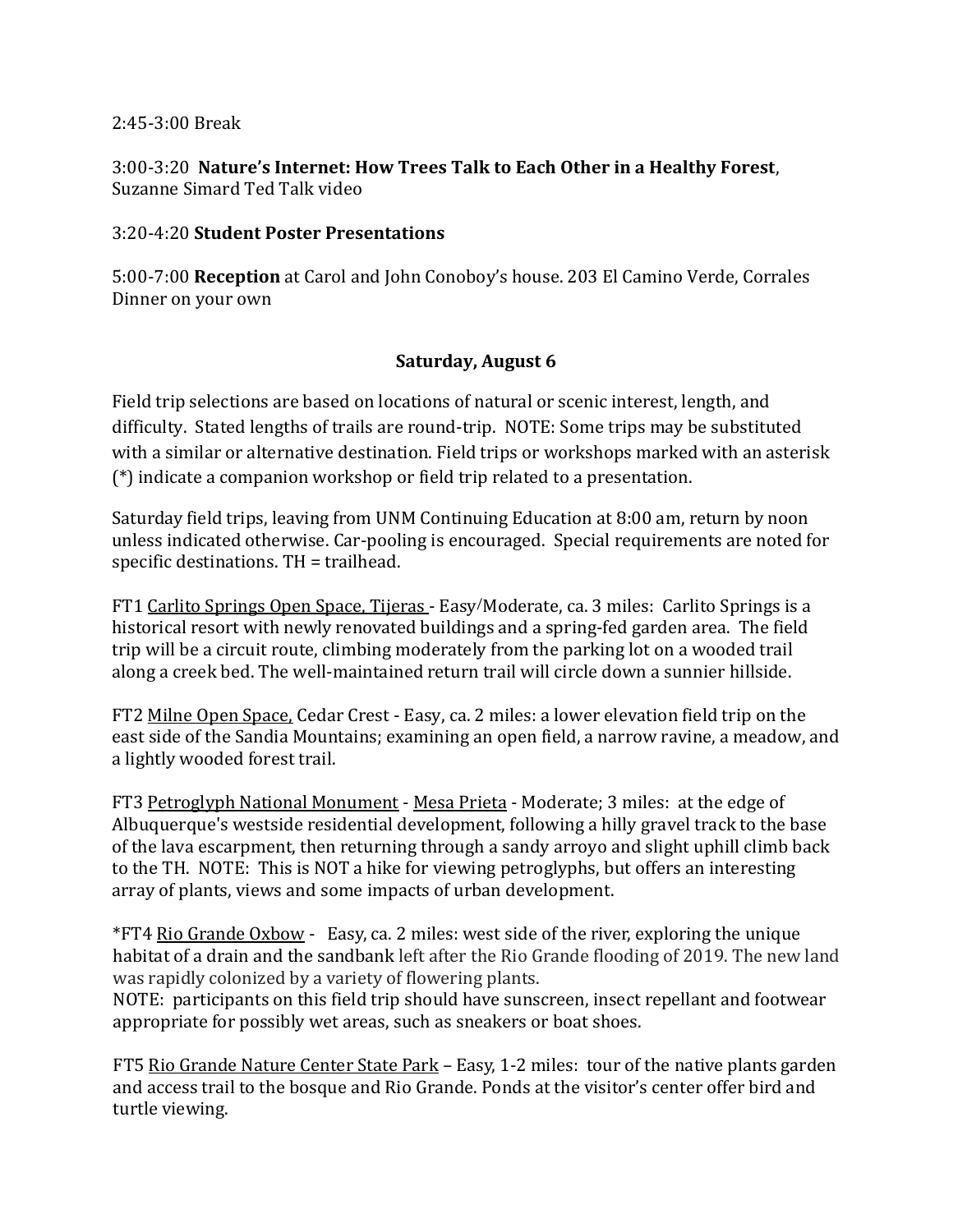FT6 Sandia Mountain Natural History Education Center – Easy, 1 mile: orientation and tour of the environmental education facility in Cibola National Forest, east side of the Sandia Mountains, visited by classes from Albuquerque Public Schools and other groups, followed by a flower walk of the grounds and a short trail to an overlook of the East Mountain setting.

FT 7 Sandia Mountains (west) foothills, with the best location chosen upon assessing actual conditions that week. Easy/Moderate, 1.5-3 miles depending on participants desires and route chosen. Easily accessed from Tramway Blvd., some modest uphill walking reveals a diversity of high desert flora grading into piñon-juniper and wonderful views.

FT 8 Sandia Mountains, (east): Cienega TH: Moderate, 3-miles: access to parking area on left side of Sandia Crest Road (Hwy 236); trail through a meadow and woods from a picnic area and a gradual climb along a dry, wooded creek. NOTE: Parking accessed from the Sandia Crest Road (Hwy 236 ) requires a Digital Day Pass, Interagency Recreation Pass or Golden Age Pass [for information, see:

[https://www.fs.usda.gov/main/cibola/passes-permits/recreation.](https://www.fs.usda.gov/main/cibola/passes-permits/recreation)

FT 9 UNM Herbarium – Easy, less than 1 mile (from parking area). Limit: 15 Tour of New Mexico's largest herbarium at the Museum of Southwest Biology, 302 Yale Blvd NE, CERIA Building (Bldg. 83).

\*FT 10 Yerba Mansa Project area (bosque from Tingley Beach) - Easy, one mile (or less): a leisurely stroll in the Project's restoration site in a wildlife management area near Tingley Beach discussing and examining medicinal and edible plants with a central focus on community-based stewardship in the Rio Grande bosque.

Workshop 1: 9:00-11:30 UNM Continuing Ed Building

Design for Wildlife: How to Create your Refuge, Leader: Judith Phillips. Limit: 8 How do you design spaces that are appealing to both wildlife and the people who live there? We'll walk through the basic steps in creating habitat either from a blank slate/no landscape or within existing gardens. Registered participants will receive resources in advance by email for preparation needed to get the most from the workshop.

Workshop 2: 9:30-11:30 UNM Continuing Ed Building, SW patio

Seed Paper**,** Leader: Hollis Moore. Limit: 8

The seed paper workshop teaches participants how to make sheets of recycled paper embedded with native seeds. Not only are the seed papers beautiful living artworks, but they also make an excellent mulch for germinating seeds. Materials Fee: \$10

Workshop 3: 9-10:30, UNM Continuing Ed Building

The Edible Prickly Pear, Leaders: Penny and Gary Hoe. Limit: 15

The Opuntia cacti commonly called "prickly pears" are a versatile, nourishing, and tasty source of food. But how do you get past their formidable spiny defenses to prepare fruits or pads for eating? What nutrients does the prickly pear provide? How can the fruits, the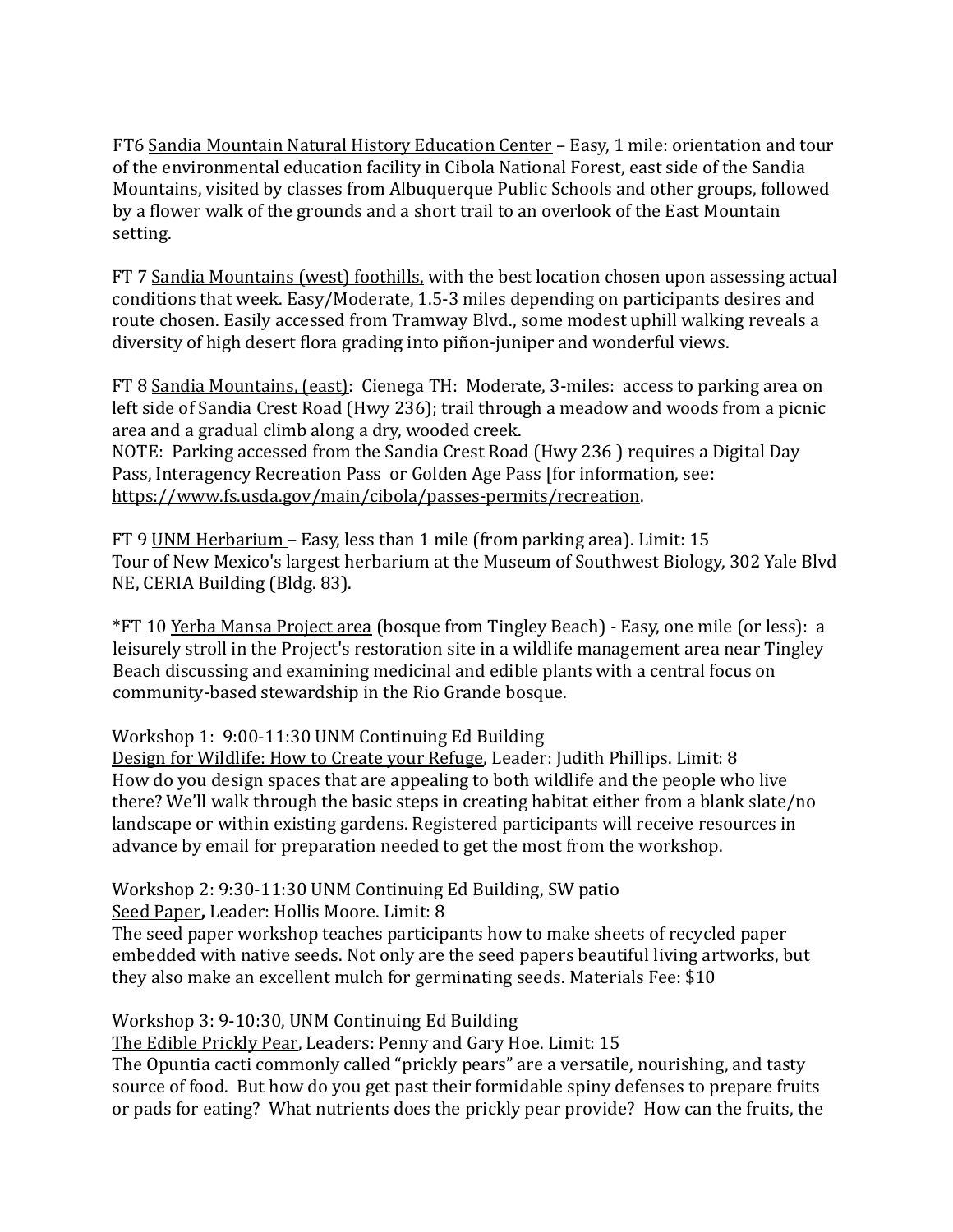juice, and the pads be used in a variety of recipes? Steps, utensils useful in harvesting and preparation, and recipes will be shared.

Workshop 4: 9-11:30 Breezeway, UNM Continuing Ed Building Growing cacti from seed, Leader: Ralph Peters Germinating and rearing cacti from seed is a satisfying way to reduce depletion of these fascinating native plants in the wild and to obtain species that are not always available commercially. The A to Z of the hobby, with a demonstration, practice, materials, and methods.

# Saturday Afternoon

# 12-1:15 Lunch on site at UNM Continuing Education Building

1:15-2:15 **Diné Bih Nanise**, Saturday Keynote Speaker, Arnold Clifford

A discussion of Navajo plants, uses, philosophy and flora as it relates to Land Ethics for the 7th Generation. The Navajo outlook on native flora encompasses how the Holy People and their interactions with early Navajos brought about their understanding of the multiple uses of plants. This will include a brief account of the esoteric stories relating to plants, Holy People, and the Navajo people. The Navajo Flora project will also be discussed, including Arnold's approach to the flora, field collecting, and the discovery of several new species on the Navajo Indian Reservation.

# 2:15-3:00 **The Trifecta Crisis and Natural Climate Solutions**, A. T. Cole.

We live in the most important moment in human history. Climate temperature, species extinction and soil loss/depletion are at all-time highs. Survival requires atmospheric carbon dioxide be drawn down from the current 417 parts per million (ppm) to 350 ppm and there are 21 natural climate solutions that can accomplish it. The habitat restoration we're doing on the Pitchfork Ranch is one of those ways.

# 3:00-3:45 **How to Love a Mesquite**, Hollis Moore

This talk examines how landscape designers, alongside transdisciplinary collaborators, may facilitate multi-species collaboration between diverse actants: human and non-human, including fungi, plants, animals, bacteria, and infrastructure to rehabilitate landscapes experiencing irreversible change or degradation. Looking at honey mesquite, *Prosopis glandulosa*, as a regional case study.

3:45-4:00 Break- Silent Auction closes at 4:00

# 4:00-4:45 **Ecology of Sandia HS Pond and Teaching It Forward**, Jason Roback

Presents the challenges involved when designing and maintaining an outdoor classroom while trying to find the balance between two sometimes seemingly opposing goals; creating a functioning ecosystem that accurately represents the amazing biodiversity New Mexico has to offer, and at the same time making a student-friendly/"resistant" area. How can you create a space to get kids outside and engaged in the natural world that doesn't get severely degraded by that very usage?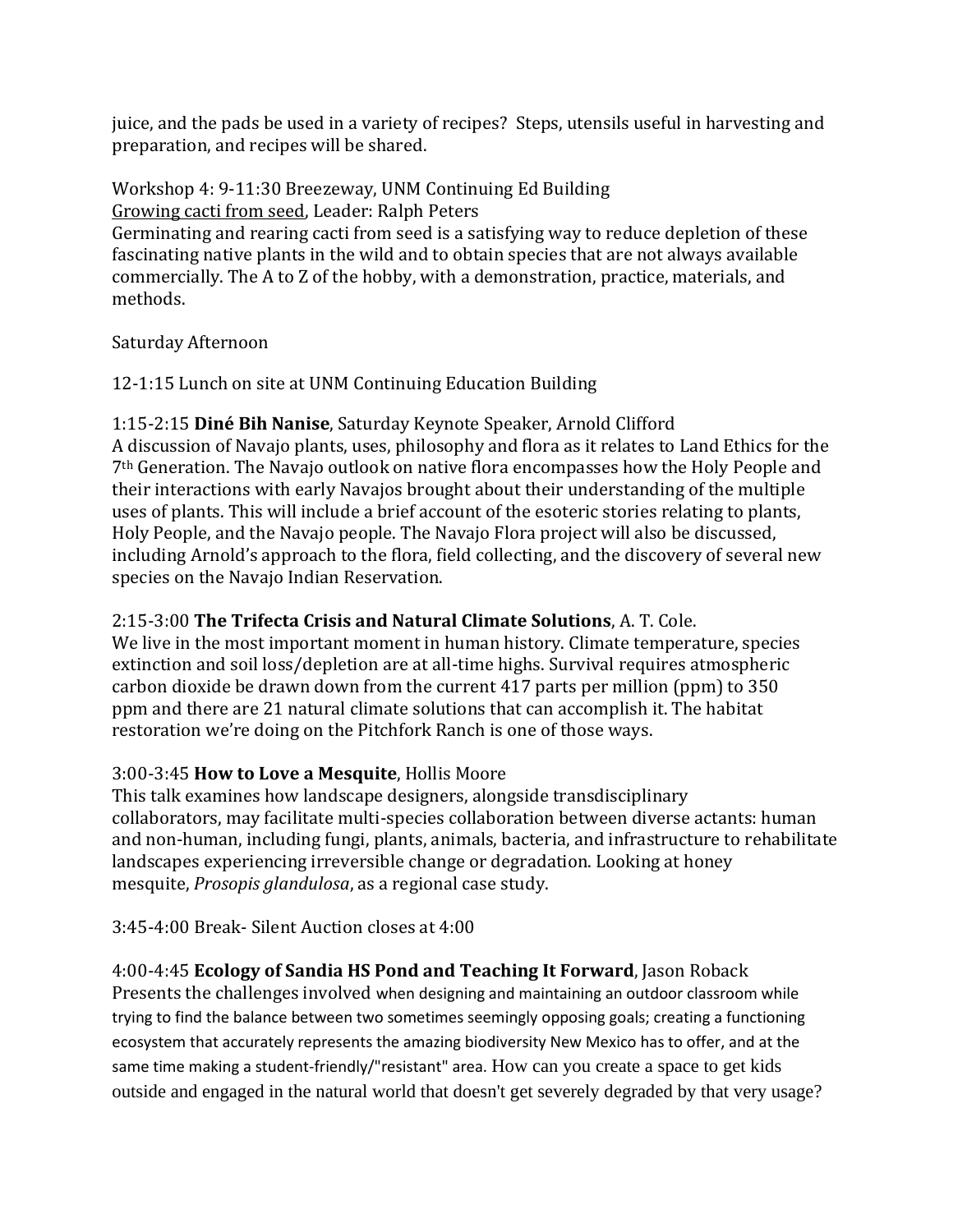4:45-4:55 Closing Remarks, Tom Stewart

5:00-5:30 Pick up silent auction items

6:30 pm Evening banquet- Indian Pueblo Cultural Center Silver and Turquoise Rooms with banquet speaker, Laura Paskus

### **Sunday, August 7**

\*FT11 Sandia High School, 7801 Candelaria Rd, NE, Albuquerque– Easy. Limit: 20. Tour the pond and greenhouse at Sandia High School and view the many species of native plants that Jason has collected and planted and the creatures that call it home.

FT 12 Sandia Mountains (east) Field Trip – Easy/Moderate circa 3 miles rt. NOTE: these trips are at elevations up to 10,600 feet; persons with breathing problems may find them difficult regardless of terrain. Trails are Conifer to Spruce-Fir-Aspen forests and high elevation meadows. We will select from the best alternative destinations. Lunches and raingear are recommended because mountain field trips may last beyond noontime when thunderclouds develop. If there are signs of an impending storm, the field trip will be terminated.

### More challenging option:

FT 13 Crest Trail to North Sandia Peak - Moderate, 4 miles, 10,200 – 10,600 ft. elevation: starting from the Crest House parking lot at the end of Hwy 236, heading north on the Crest Trail to a short spur trail leading to North Peak, then returning. There should be many flowers, a medallion tree, and possibly migrating ladybugs as well as outstanding views. Bring a lunch.

# Trips Heading East/South:

FT 14 Manzanita Mountains woodland – Easy to moderate, ca. 2-4 miles: the Manzanita Mountains are generally low wooded hills with some meadow areas and dry ravines, south of Tijeras, about 45 minutes from Albuquerque. Limit: 10 The best location for the trip will be chosen upon assessing actual conditions that week.

### Heading North:

FT 15 Las Huertas Creek, Placitas, NM – Easy, 1-2 miles: stopping at places along the only flowing stream in the Sandia Mountains, ending at a picnic area. NOTE: This field trip will meet at Placitas, NM Post Office; an SUV or high-clearance vehicle is required for the final portion of a very rough road. Limit 10.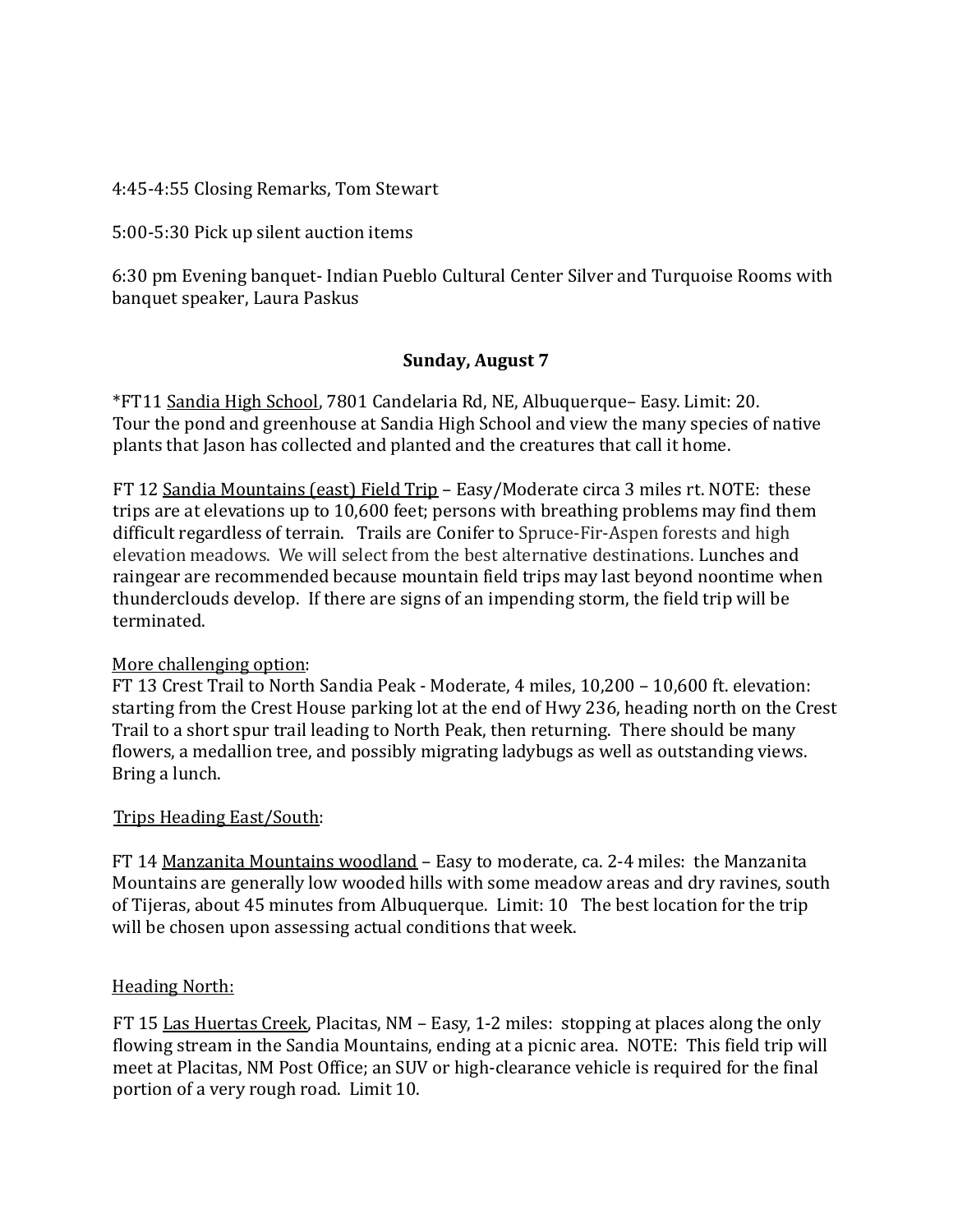FT 16 Pueblo of Santa Ana bosque restoration - Easy, 1-2 miles: featuring oral presentation by Santa Ana Restoration Division manager, Nathan Schroeder, and tour of the Rio Grande bosque highlighting some of the Pueblo's past ecological projects; techniques used in management of tribal resources, and challenges for the future.

### Heading Northwest:

FT 17 Ojito Wilderness – Seismosaurus Trail - Easy / moderate, 2.5 miles: The Ojito Wilderness features expansive views of dramatic mesas and dry grasslands incised by arroyos. It is accessed from Cabezon Road (a rough dirt road, but suitable for sedans), just east of San Ysidro, NM. We might spot petroglyphs or reptiles and stop to have lunch. NOTE: this field trip will meet at the Home Depot on Hwy 550 west of Bernalillo, NM (in the northwest corner of the parking lot) at 9:00 AM.

### Heading South:

FT 18 Manzano Mountains: Red Canyon – Moderate, 2-3 miles: about 1.5-hour drive from Albuquerque, southwest from the village of Manzano (road continues to Mountainair for those headed south). Several habitats on the lower portion of the mostly wooded Red Canyon Trail. Besides flower observations, this trip will include a discussion of the geology of the Manzano Mountains and rocks along the trail.

FT 19 San Lorenzo Canyon - Moderate, ca. 3 miles: unique desert canyon about 60 miles south of Albuquerque off I-25, on the southern boundary of Sevilleta NWR. NOTE: the unpaved road that approaches the canyon (3.4 miles) includes a sandy wash best suited to SUV and 4-wheel drive vehicles. Entrance to the canyon requires a short scramble around a massive boulder. The canyon itself has picturesque rock formations and usually a couple of small seeps. Wildflowers may be observed along the approach to the canyon and within the canyon itself.

FT 20 Whitfield Wildlife Conservation Area, Belen, NM (40 minutes south of Albuquerque) – Easy, ca. 2 miles: perimeter loop with some side detours on flat former pastures and wet meadows; the site also features a pond that attracts birds and a cactus garden. [https://www.valenciaswcd.org/whitfield](https://www.valenciaswcd.org/whitfield-wildlife-conservation-area/)-wildlife-conservation-area/

Workshop 5: 10-12:00, Growing Awareness Urban Farm

Successful Germination of Native Plants, Leader: Peggy Wells Limit: 10 This workshop will offer a presentation explaining how some native plants increase their survival rates by delaying germination. Then, participants may practice some of the treatments that growers use to encourage these "difficult" seeds to sprout. Supplies provided. Location map will be provided to participants.

\*Workshop 6: 9-12:00, Private Medicine Garden near Pueblo Cultural Center (address/directions provided to participants)